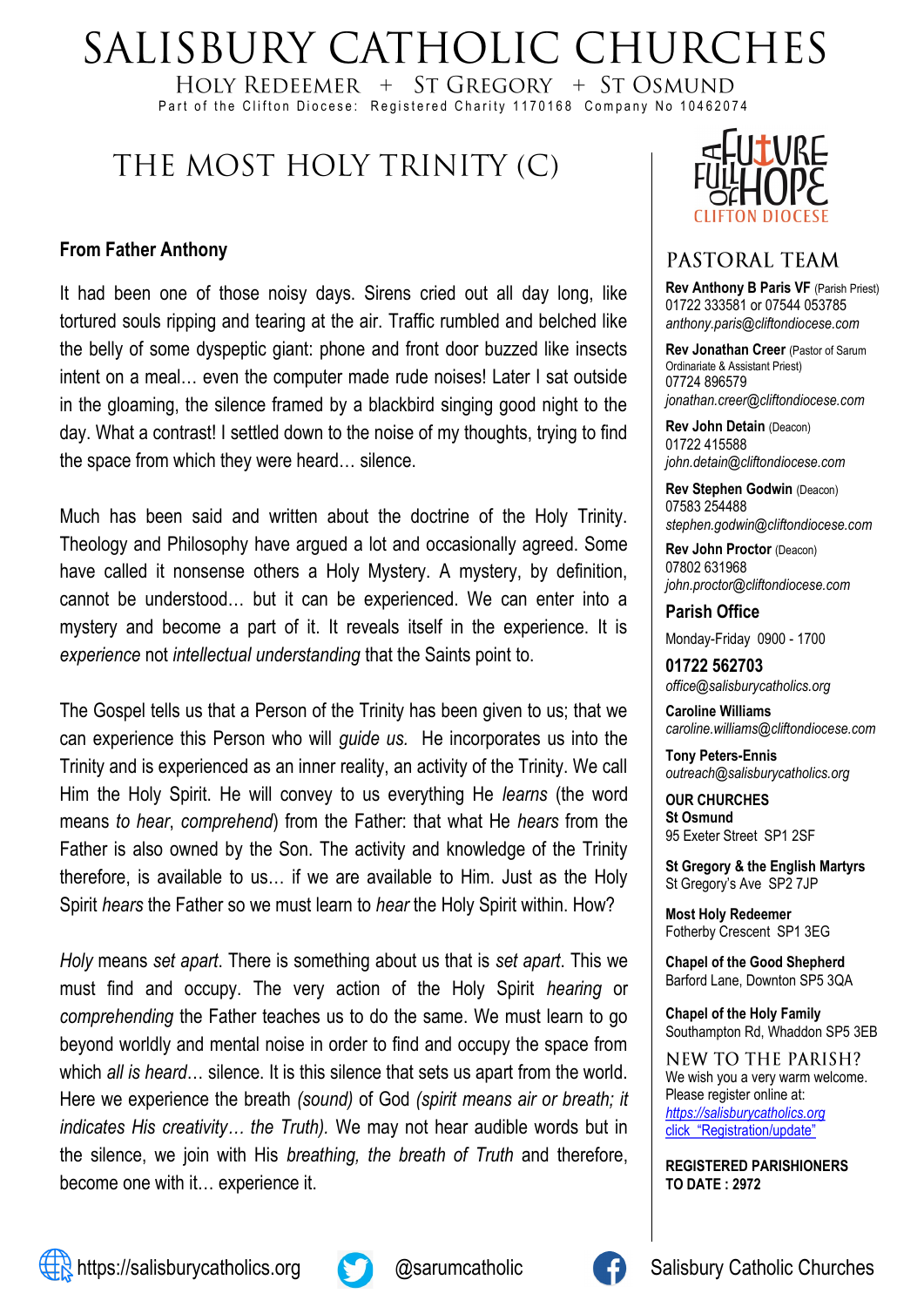# THE MOST HOLY TRINITY - SUNDAY 12 JUNE

The mystery of the Holy Trinity is the foundation of our faith. On it everything else depends and from it everything else derives. Hence the Church's constant concern to safeguard the revealed truth that God is One in nature and Three in Persons. On our website from Father John Hardon SJ is an explanation as to how the doctrine was developed and the various positions that, throughout the Church's history, have challenged the revealed Trinitarian faith. We also have a video named 'Meaning of the Trinity' by Bishop Robert Barron. Click on image in the 'Top News' box or [click here.](https://salisburycatholics.org/holy-trinity)

**Diocesan Pilgrimage to Glastonbury: Sunday 10 July 2022 -** Following a two year absence due to Covid, the Annual Pilgrimage to Glastonbury, led by Bishop Declan, is taking place again this year on the second Sunday in July; Sunday 10 July 2022. The theme of this year's pilgrimage is `Mary, Queen of Peace'. For more information click on the image in the 'Top News' box or [click here.](https://salisburycatholics.org/glastonbury)

**Salisbury Catholics Summer BBQ/Fun Day - 17 July.** Representatives from all three parishes are working together to plan a summer afternoon of friendship, fun and food for us all. This is going to be an ideal occasion to get to know some of our new parishioners who have joined the parishes during the pandemic. If you would like to volunteer to help in any way, we'd love to hear from you: email Dave Blake: *wessexwildlife@gmail.com* 

**Pope to elevate Archbishop Arthur Roche to rank of Cardinal.** Archbishop Arthur Roche, Prefect of the Congregation for Divine Worship and the Discipline of the Sacraments, will be elevated to the rank of Cardinal in a Consistory on Saturday, 27 August 2022. To read more click on the image in the 'Top News' box or [click here.](https://salisburycatholics.org/blog/pope-elevate-archbishop-arthur-roche-rank-cardinal)

**Work at St Osmund's** Parishioners have worked hard to demolish the old dilapidated brick shed behind St Osmunds Church and put in place the groundwork to enable its replacement with two new ones. This will help to provide some much-needed clean and dry storage space for the Church. Huge thanks for all their hard work goes to Mike O'Neill, Kevin Lynn, Mike Riding, Mark Gainey, Nick Cusack, Michael Presley and to Mick Regan of M J Abbott for the provision of a digger. Thank you all…. As this work is ongoing, please DO NOT park on the church driveway.

**Salisbury Foodbank Emergency Appeal** for tinned tomatoes, tinned & dry mashed potatoes, tinned fish, fruit & rice pudding; custard, long life milk, long life fruit juice and tea bags. Please donate in the box in the entrance at any one of our churches.

**SCORE Collection** - This weekend 11 & 12 June there will be a retiring collection for overseas projects**.** You can also donate by clicking on the 'Donate' button on our homepage or via the contactless machine in St Osmund's porch or by clicking here.

**Day for Life 2022 19 June -** 'Day for Life' is the day in our calendar set aside to celebrate life from conception to natural death. This year the focus in on caring for and valuing the elderly. There will be a retiring collection for 'Day for Life' next weekend 18 & 19 June.

**SPUC Stall this Saturday 11 June in Salisbury Market between 8am and 1pm.** Do go along and support this worthy cause. For information contact either Alison on 01722 741681 or Bernadette on 01722 711137.

**Salisbury Catholics Parishioner Lunch** on 9 June raised £74 for the SCORE Ukraine fund. Well done to all the ladies who made it such a success and to everyone who came.

**My Generation:** There are photos and a **5 second video** of their recent **'**Queen's Platinum Jubilee Celebration'. To view please go to our Photo Gallery or just [click here.](https://salisburycatholics.org/my-generation-jubilee-party) On the 6 July they are having a coach trip to Weymouth,. meeting at St Gregory's at 9.45am for 10am departure, returning at 5pm. Cost £8.00. If you are interested in joining with this trip, please contact Chris Francis on 01722 321109.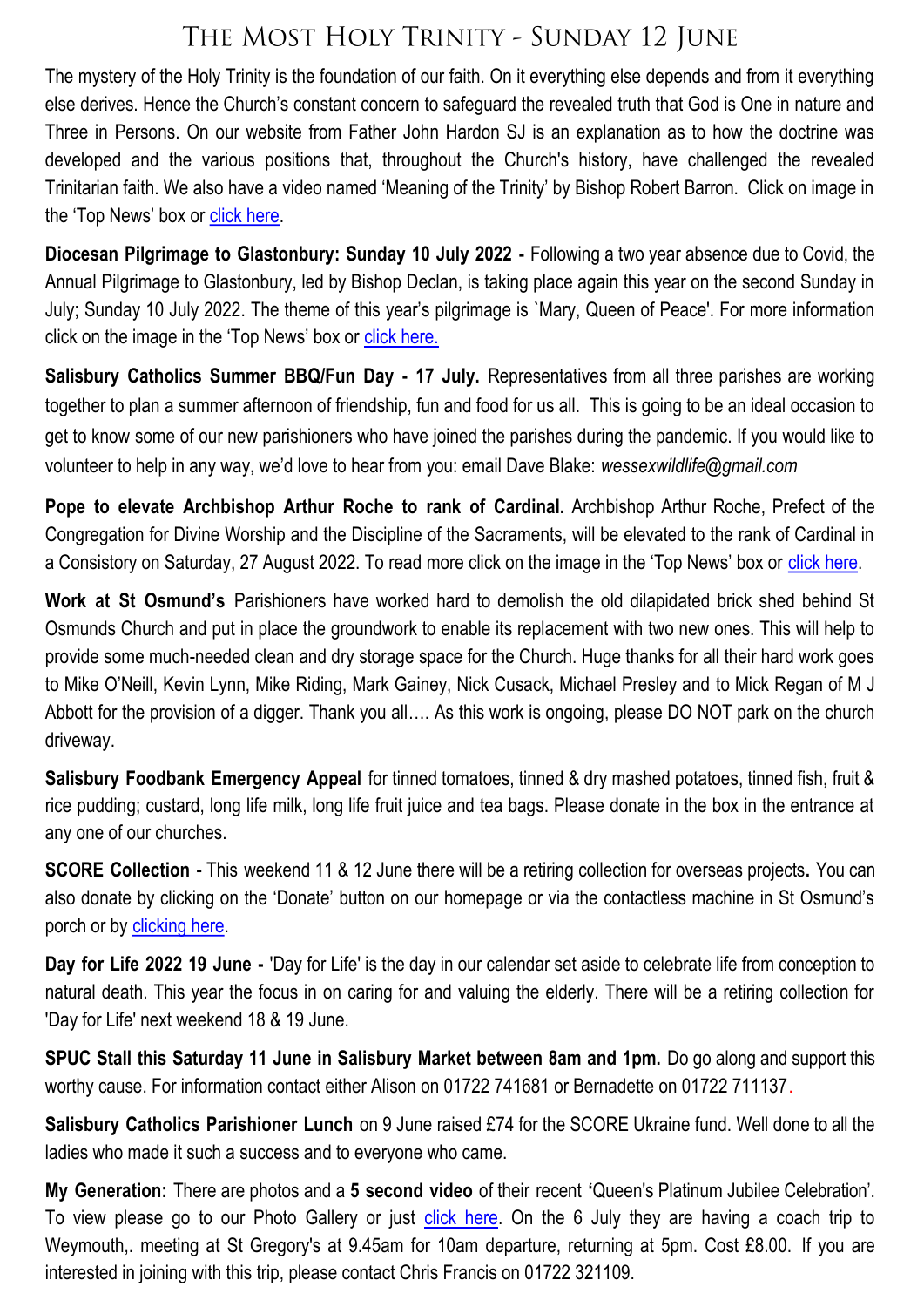## PARISH ADMINISTRATION ASSISTANT - EMPLOYMENT OPPORTUNITY

Salisbury Catholic Churches is seeking to appoint an Administration Assistant to work in our busy parish office based in St Osmund's parish rooms. This is an exciting opportunity to join our friendly team and work in support of the mission of our three parishes. For further details and information on how to apply, click on the 'Vacancy' button on the homepage of our website or [click here.](https://salisburycatholics.org/vacancies) We would be most grateful if parishioners would assist us in our recruitment process by telling everyone you know who may be appropriate for this role. We are looking for someone dynamic and motivated with good IT and administration skills. There can be some flexibility with hours worked to accommodate an applicant with childcare issues in the school holidays.

## **BECOMING CATHOLIC:**

**The Nicodemus Group:** For people who wish to share their faith (or lack of it!) with others in a very simple way; by sharing a meal together and reading the gospels. The six sessions in the current segment in the Easter period are now complete. The group will reconvene in September for a further segment of six sessions, dates to be confirmed.

**Journey in Faith:** This is an on-going programme for adults who are interested in Christianity, but who are not confirmed Catholics. The next meeting is on Sunday 26 June at 3pm in the Parish Rooms at St Osmund.

For more information please visit 'Becoming Catholic' on our main menu or [click here](https://salisburycatholics.org/becoming-catholic-0) or contact Dave Blake *nicodemus@salisburycatholics.org*.

**Baptism Preparation Course -** The next course will take place on three Thursdays: 30 June, 7 July and 14 July all at 7pm in St Osmund's Parish Rooms. Please complete a 'Baptism Application' by clicking on ;the 'Registration' button on our homepage or by [clicking here.](https://p3.pamis.co.uk/salisbury/onlined01cab) For further information please contact Deacon John Proctor on 07802 631968.

**Relative in Hospital?** Please let us know as soon as possible if you have a relative in hospital that may need/ wish for a visit from a priest. Last minute/urgent calls can be very difficult to fulfil as our clergy have very full diaries and these things are best not left to chance! Letting us know in good time is very helpful and means that a visit is much more likely to be made in a timely fashion. Thank you. Contact the parish office 01722 562703.

**Lost Property -** A number of lost property items have been acquired at St Osmund's in recent months. Most of these items have been with us for a while now. Please visit our lost property page by clicking on the button on the 'Home Page' or just [click here.](https://salisburycatholics.org/lost-st-o) Anything not claimed by 30 June will be given away to charity or disposed of. Please contact the Parish Office *office@salisburycatholics.org* or phone 01722 562703 to claim an item and arrange to collect it.

**Sunday Homilies:** This weekend both Bishop Jim Golka and Bishop Robert Barron reflect on 'The Holy Trinity'. Please click on the 'Sunday Homily' button on our homepage or [click here.](https://salisburycatholics.org/sunday-homily)

**Children's Liturgy**: 'Father, Son, and Holy Spirit! Solemnity of the Most Holy Trinity'. Click on 'Church TV' then select 'Children's Liturgy' or [click here.](https://salisburycatholics.org/childrens-liturgy)

**Bible Book Club** meets on Tuesdays in the Parish Rooms 10:45am - 12:30pm. Please join us as we read and study the Psalms. For further details contact John Lester 07899 244072.

**Rosary Group** meets each Wednesday to pray the Rosary together via Zoom. Please contact Josephine on 01722 328410 for information. Everyone is welcome to join.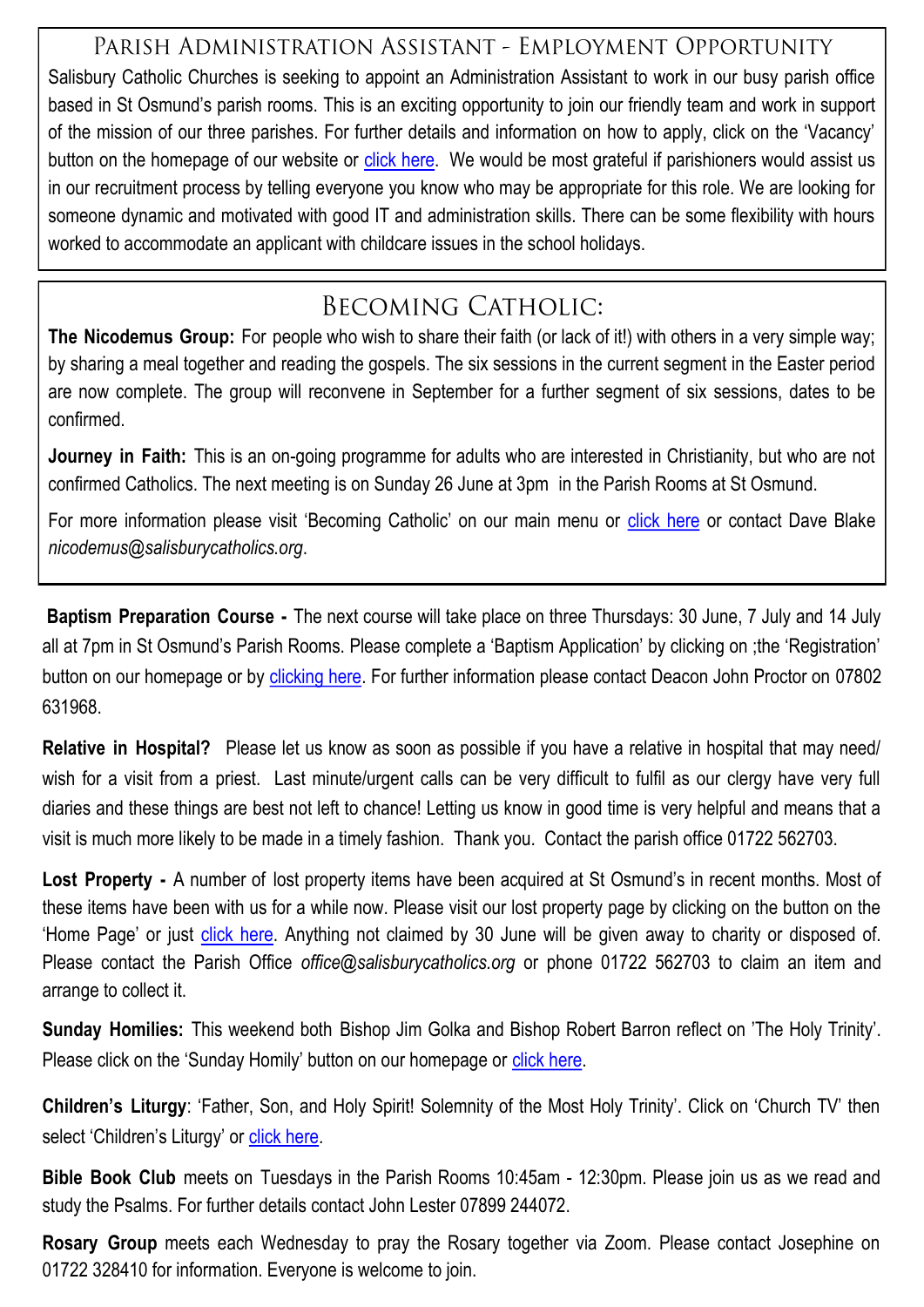## LITURGY THIS WEEK

Year C-2 Ordinary Time Week 11 - Psalter 3, Proper of the Solemnity

#### **Saturday 11 June**

| outuruu y                                                                                                                                                              | 11 JUNIO                                         |                               |                                          |
|------------------------------------------------------------------------------------------------------------------------------------------------------------------------|--------------------------------------------------|-------------------------------|------------------------------------------|
| 10:00                                                                                                                                                                  | St Osmund<br><b>First Mass of Sunday</b>         | <b>MASS</b>                   | Margaret Pearson & Family                |
| 18:00                                                                                                                                                                  | Holy Redeemer MASS                               |                               | Intentions of Carmela Kelly              |
| <b>SUNDAY 12 June</b>                                                                                                                                                  |                                                  | THE MOST HOLY TRINITY         |                                          |
| 09:00                                                                                                                                                                  | St Gregory                                       | MASS                          | Florence Matthews &<br>Eileen Wright RIP |
| 09:00                                                                                                                                                                  | St Osmund                                        | MASS                          | People of the Parish                     |
| 11:00                                                                                                                                                                  | St Osmund                                        | MASS                          | Special Intention                        |
| 12:15                                                                                                                                                                  | St Osmund                                        | Ordinariate MASS              |                                          |
| 16:00                                                                                                                                                                  | St Osmund                                        | Polish MASS                   |                                          |
| 18:00                                                                                                                                                                  | St Osmund                                        | <b>MASS</b>                   | George Galibardy RIP                     |
| Monday 13 June                                                                                                                                                         |                                                  | <b>Saint Anthony of Padua</b> |                                          |
| 10:00                                                                                                                                                                  | St Osmund                                        | <b>MASS</b>                   | Mary Robson RIP                          |
| <b>Tuesday 14 June</b>                                                                                                                                                 |                                                  |                               |                                          |
| 10:00<br>St Osmund<br>Karen Last RIP<br>MASS<br>All Day Exposition of the Blessed Sacrament<br>18:00<br>St Osmund<br>Benediction                                       |                                                  |                               |                                          |
| <b>Wednesday 15 June</b>                                                                                                                                               |                                                  |                               |                                          |
| 10:00                                                                                                                                                                  | Holy Redeemer MASS<br><b>No Ordinariate MASS</b> |                               | Mary Kevina Nakitto                      |
| Thursday 16 June                                                                                                                                                       |                                                  |                               |                                          |
| 10:00<br>MASS<br>Marie Therese Farley RIP<br>St Osmund<br>All Day Exposition of the Blessed Sacrament<br>18:00<br>St Osmund<br>Benediction<br>18:30<br>Downton<br>MASS |                                                  |                               |                                          |
| Friday 17 June                                                                                                                                                         |                                                  |                               |                                          |
| 10:00<br>19:00                                                                                                                                                         | St Gregory<br>St Osmund                          | <b>MASS</b><br>MASS           | Paddy Talty<br>Frank Farley RIP          |
| Saturday 18 June                                                                                                                                                       |                                                  |                               |                                          |
| 10:00<br><b>First Mass of Sunday</b>                                                                                                                                   | St Osmund                                        | <b>MASS</b>                   | Intentions of Carmela Kelly              |
| 18:00                                                                                                                                                                  |                                                  |                               |                                          |

## RECONCILIATION

St Gregory Fridays After the 10:00 Mass St Osmund Saturdays 10:30 to 11:00 Holy Redeemer Saturdays 17:30 until Mass

## PRAYER & SCRIPTURE

#### **POPE FRANCIS INTENTION FOR JUNE Families**

We pray for Christian families around the world; may they embody and experience unconditional love and advance in holiness in their daily lives. [Click here.](https://salisburycatholics.org/pope-francis)

#### **CLIFTON DIOCESE**

We pray this week for the parishes of St Edmund (Calne) and St Anthony of Padua (Melksham).

#### **PLEASE REMEMBER IN YOUR PRAYERS**

Teresa Whatley, Mabel Perkins, Rita Brockhurst, Tom Lewis, Anthony Baker and Sylvester Duff who died recently and all those whose anniversaries occur at this time. May they rest in peace and rise in glory.

#### **SUNDAY SCRIPTURE**

*Proverbs 8:22-31*

*Psalm 8*

**How great is your name, O Lord our God, through all the earth!**

*Romans 5:1-5*

**Alleluia, alleluia! Glory be to the Father, and to the Son, and to the Holy Spirit, the God who is, who was, and who is to come. Alleluia!**

*John 16:12-15*

## SACRAMENTS

**BAPTISMS** For baptisms please contact Deacon John Proctor or Deacon Stephen Godwin.

**FIRST HOLY COMMUNION** If you have a child who will be in Year 3 or above from September 2023, please use our online form to apply to join our next preparation programme. [Click here.](https://p3.pamis.co.uk/salisbury/onlined01cab)

**CONFIRMATION** Bishop Declan will be coming on **5 July**  this year to confer the Sacrament of Confirmation. For further information please call the office or contact Annette by email at *confirmation@salisburycatholics.org*

**MARRIAGES** Please speak to the priest for guidance.

**FUNERALS** Do your family know your wishes with regards to your funeral? If you (or they) find this difficult to talk about, why not provide the details to the parish office? Registered parishioners can provide these details which are scanned and stored confidentially with your parishioner record and can be given to families at the appropriate time. Contact Caroline for more details: *caroline.williams@cliftondiocese.com*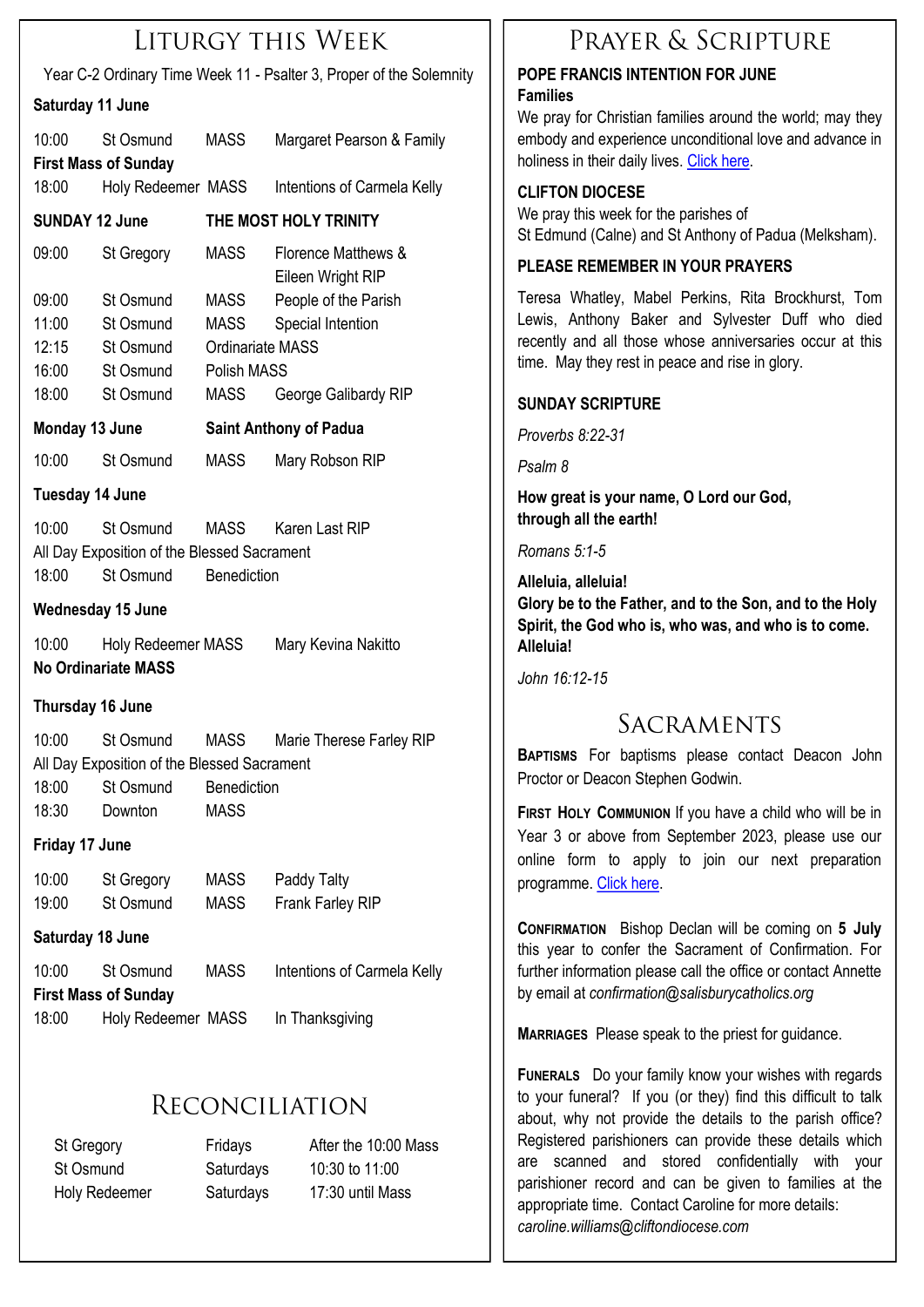# UPDATE FROM FR ANTHONY ON THE PARISH MERGER PROCESS

The following summary document was sent by email to all parishioners of our three parishes during the past week. If you did not receive an email, it may mean that you are either not registered or the contact details we hold for you are either incomplete or outdated. Please contact the Parish Office if you did not receive an email.

06 Jun 22

To: People of the Parishes of Holy Redeemer, St Gregory's and St Osmund's.

UPDATE/SALISBURY CATHOLIC CHURCHES MERGER CONSULTATION

1. Introduction In March of 2022 Bishop Declan granted permission for Salisbury Catholic Churches (SCC) to hold an open consultation among its parishioners in respect of formally merging the parishes of the Most Holy Redeemer, St Gregory and the English Martyrs, and St Osmund's.

2. The consultation has taken place and collated evidence has been submitted to the Bishop for his deliberation.

- 3. Background The consultation process comprised six phases:
- a. Initial announcement at all Masses, in our newsletter and on our website.
- b. Consultation with the Deanery Priests
- c. Issuing a document outlining the details of the proposed merger
- d. Issuing a Questionnaire
- e. Conducting Parish Consultation Meetings using the Synodal Process
- f. Sifting and summarising the evidence
- g. Submitting the evidence

4. Evidence The collated evidence was sent to the Bishop electronically in three separate digital files followed by a hard copy, contained in a Lever Arch File, comprising three Annexes:

- a. Annex A contained Completed Questionnaires
- b. Annex B contained summaries of the Parish Consultation Meetings
- c. Annex C contained relevant documents and the timetable given to parishioners
- 5. Relevant Data is as follows:
- a. The Deanery clergy supported the proposed merger as a pragmatic and sensible way forward.

b. SCC comprises over 2800 declared parishioners which probably represents a third of the total Catholic population:

- c. 123 completed the questionnaire electronically with 15 completing a hard copy.
- d. 72 persons attended over three meetings, one held in each Parish.
- e. The questionnaires were sifted and graded overall as Yes, Equivocal, No.
- f. Evidence from the Parish Consultation Meetings was overwhelmingly in favour of the merger.
- g. 138 questionnaires were returned:
	- i. 130 were graded Yes
	- ii. 6 graded Equivocal
	- iii. 2 graded No.